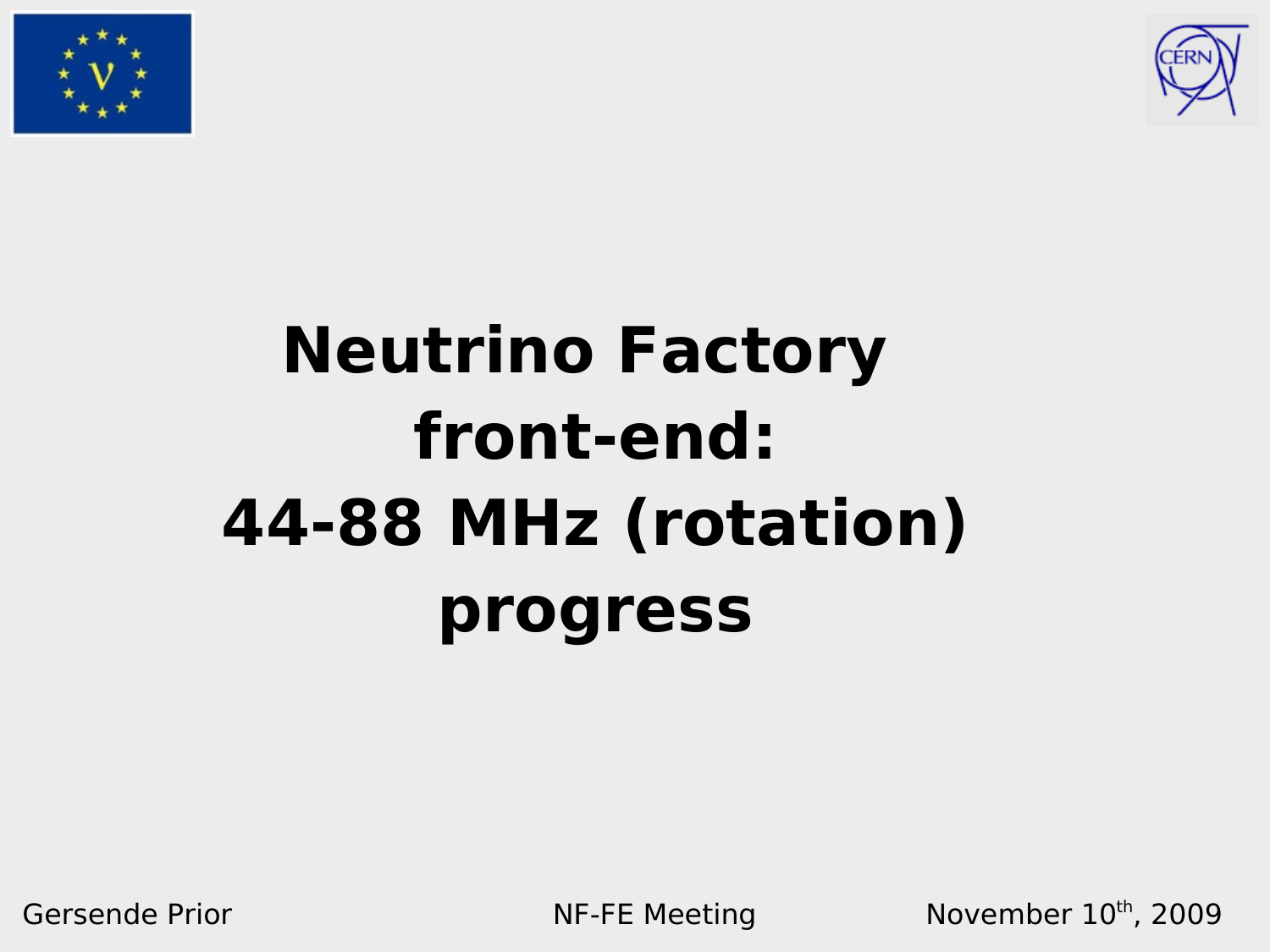# **44-88 MHz Front-end (1/2)**

**Pion production: 2 GeV proton beam on a 26 cm long Hg target in 20 T field (SPL+accumulator & compressor ring).**

**Decay: 30 m long in 1.8 T.**

**Rotation: particles with 100-300 MeV in kinetic energy rotated by 44 MHz (2 MV/m) RF cavities (energy spread divided by 2).**

**Cooling I: 44 MHz RF + H<sup>2</sup> absorbers reducing the transverse emittance in each plane by a factor 0.6.**

**Acceleration I: particles accelerated to an average energy of 300 MeV with 44 MHz cavities.**

November 10<sup>th</sup> 2009  $\sim$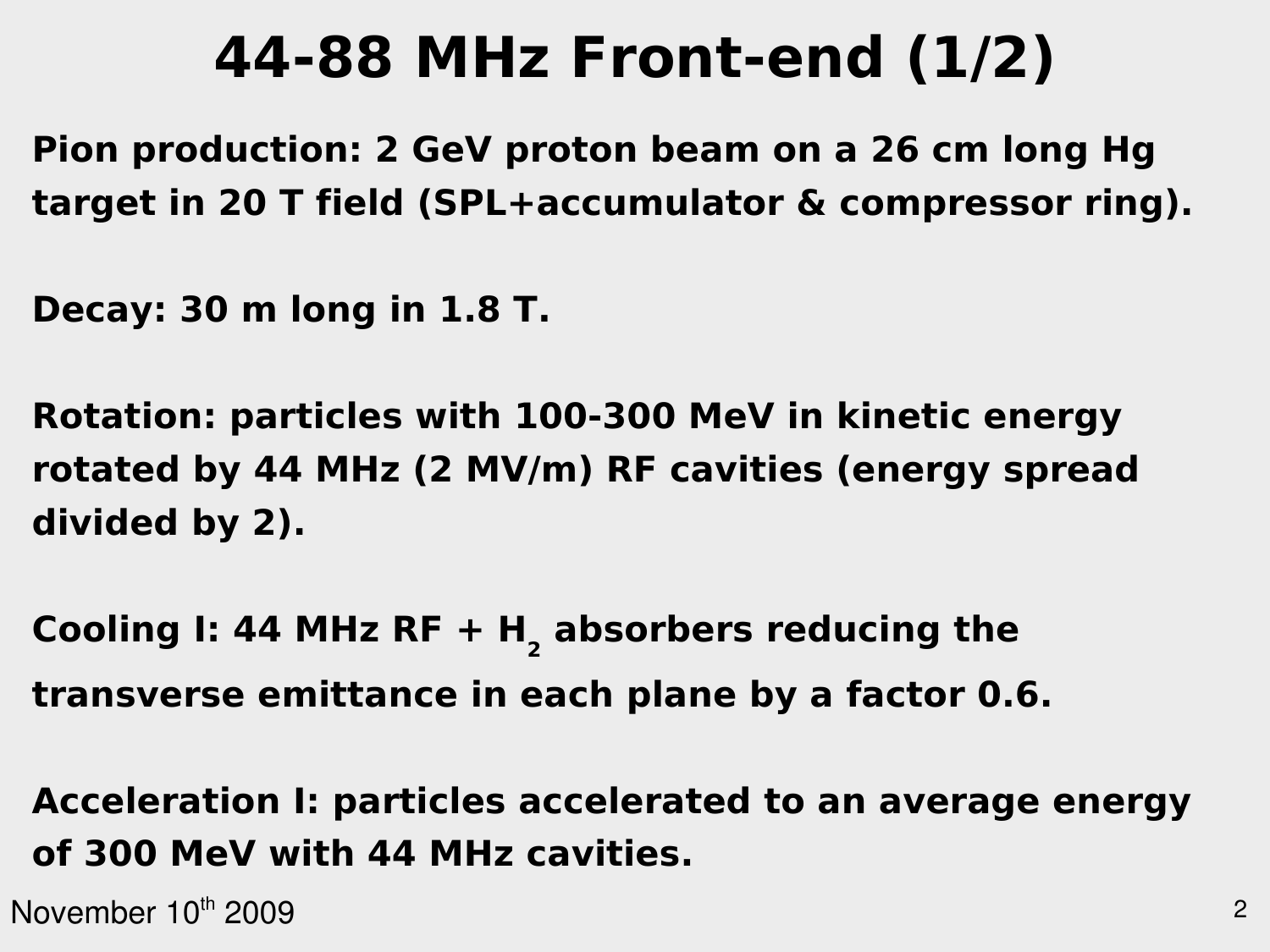# **44-88 MHz Front-end (2/2)**

**Cooling II: 88 MHz (4 MV/m) RF + H<sup>2</sup> absorbers.**

#### **Acceleration II: 88 MHz cavities.**

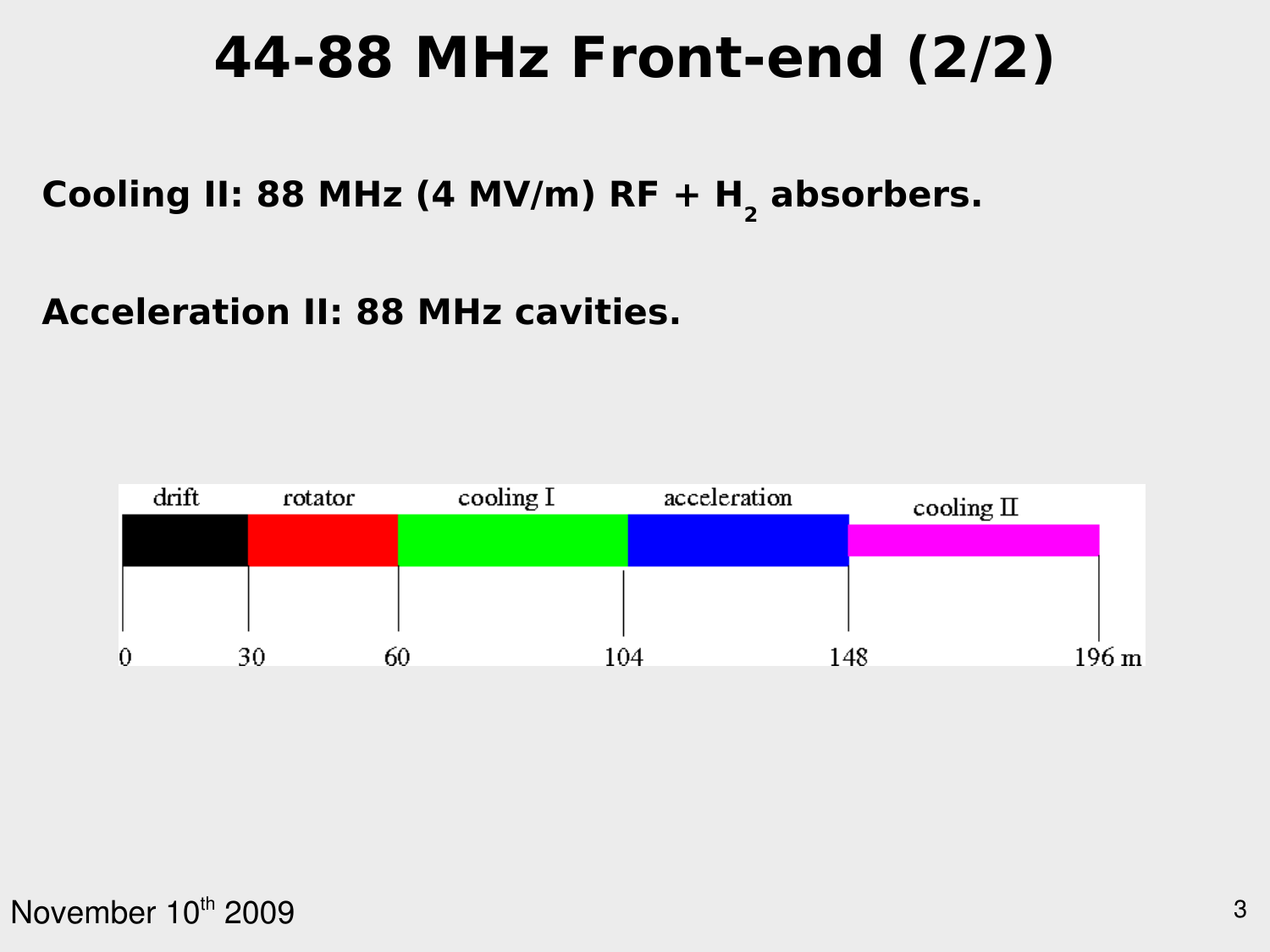### **Lattice transverse optics (1/3)**

**Initial beam of 4 particles with (x,px,y,py) coordinates:**

**x1 = (a,0,0,b)**

- **x2 = (acos(30),b/2,a/2,bcos(30))**
- **x3 = (a/2,bsin(60),asin(60),b/2)**

**x4 = (0,a,b,0)**

- **a = 0.01 m b = 0.01075 GeV/c.**
- **(x-y) plane circle of radius a.**
- **(x,px) plane ellipse of semi-axes a,b.**
- **(y,py) plane ellipse of semi-axes a,b.**

**Need xi belonging to the same 4D ellipsoid.**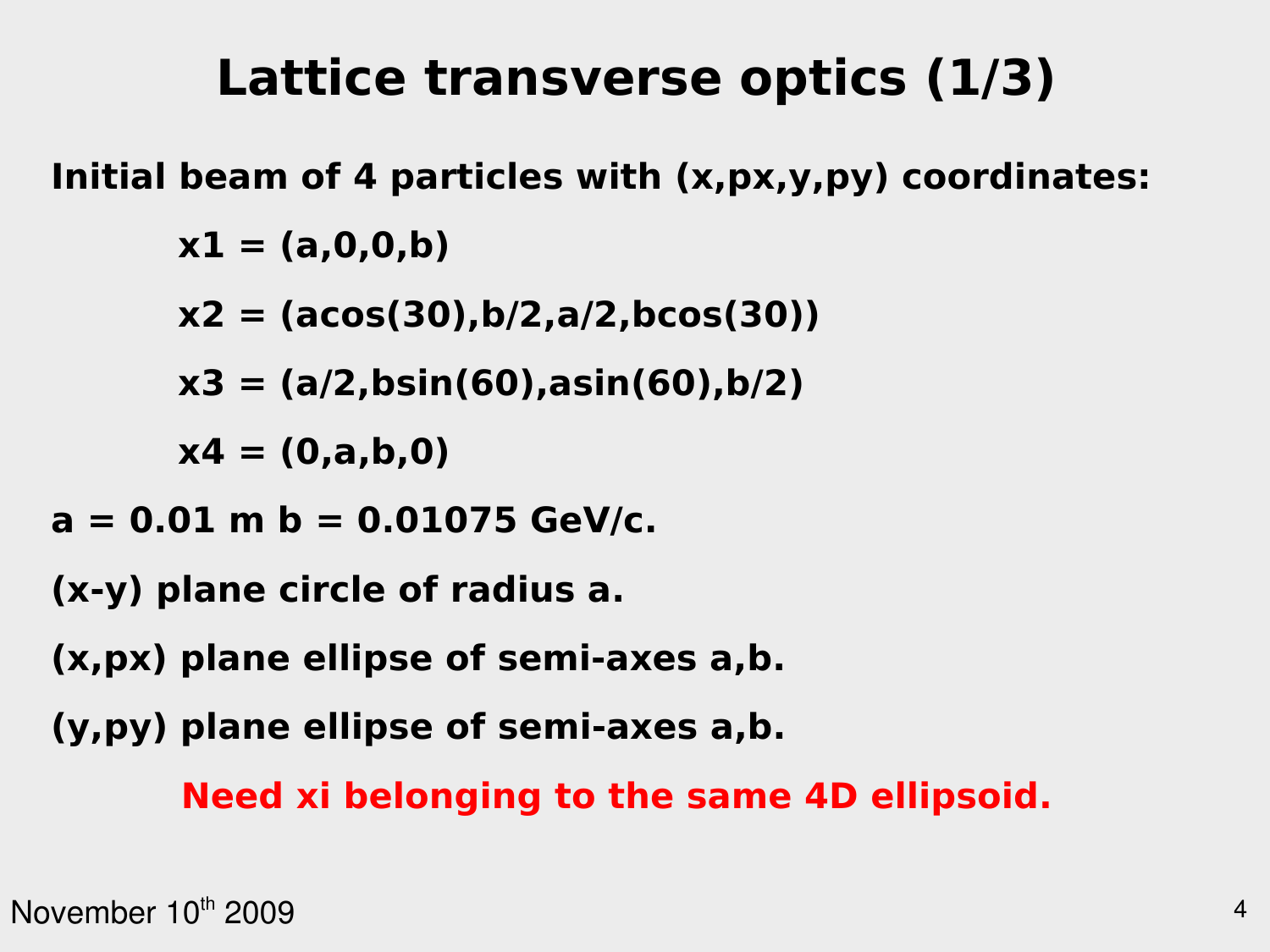### **Lattice transverse optics (2/3)**

**ICOOL gives for each z position & momentum but not the optics parameters (twiss, emittance...).**

**Transfer map R between plane i & i+1 is Xi+1 = R.Xi:**

**-retrieve from ICOOL XI = (x1,x2,x3,x4) plane i**

 $-$ retrieve from ICOOL XF =  $(x1,x2,x3,x4)$  plane  $i+1$ 

 $XF = R.XI \Leftrightarrow R = XF.(XI)^{-1}$ 

**XI needs to be invertible**

**Beam ellipsoid σ such as**  $X^T$ **.σ<sup>-1</sup>.X = 1 for each plane:** 

 $\sigma$ <sub>i+1</sub> = R.σ<sub>i</sub>.R<sup>T</sup>

#### **must stay an ellipsoid after each transformation**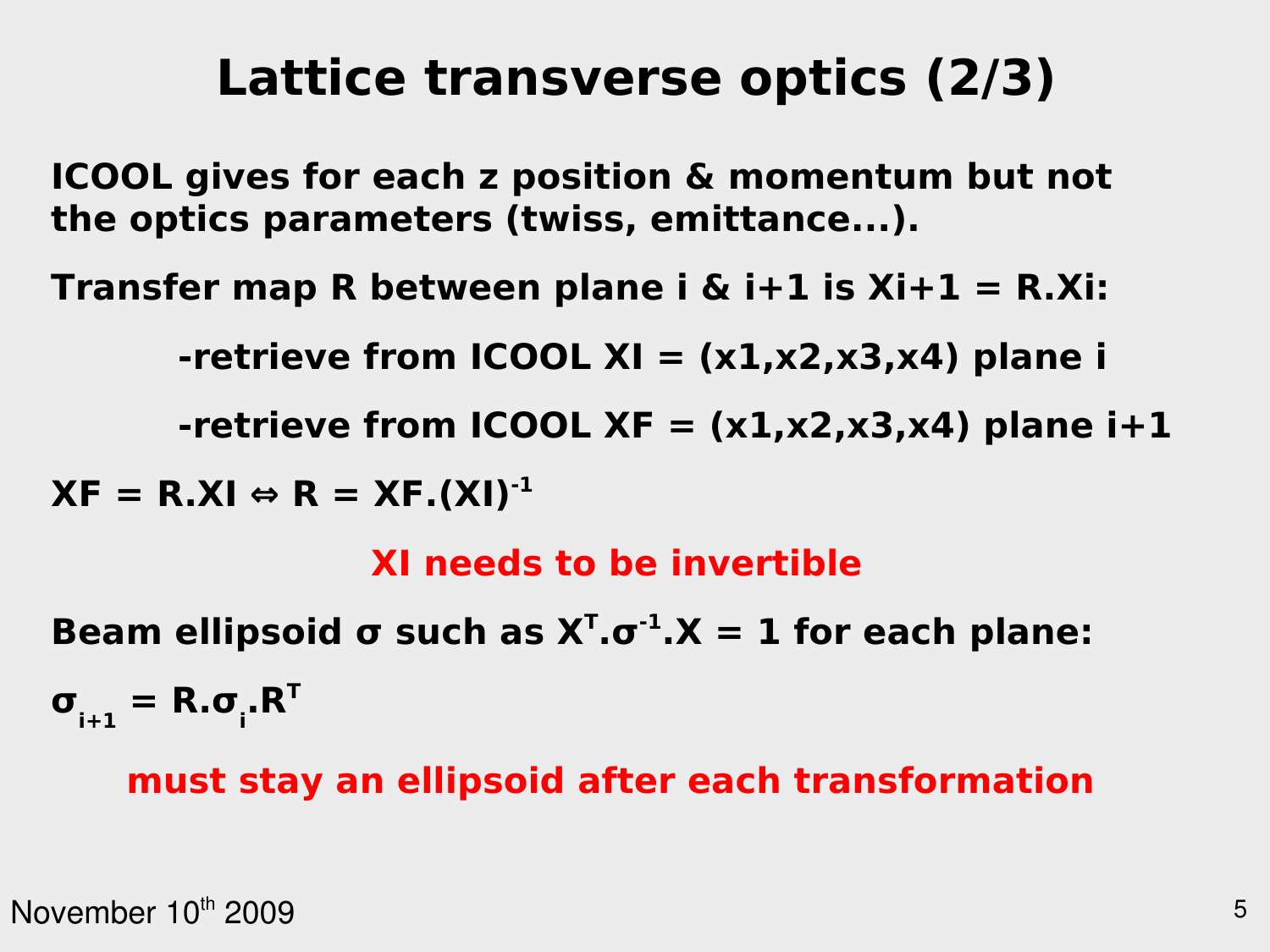### **Lattice transverse optics (3/3)**

**Determination of σ<sup>0</sup> coefficients.**

**Assume σij = <x<sup>i</sup> .xj > (correct ?)**

**Use the relations:**

 $<$ **cosx.cosx> =**  $<$ **sinx.sinx> =**  $\frac{1}{2}$ 

**<cosx.sinx> = 0 (can we ?)**

**Problems: det(σ<sup>0</sup> ) = 0**

**2x2 sub-matrices in (x,px) and (y,py) factor ½**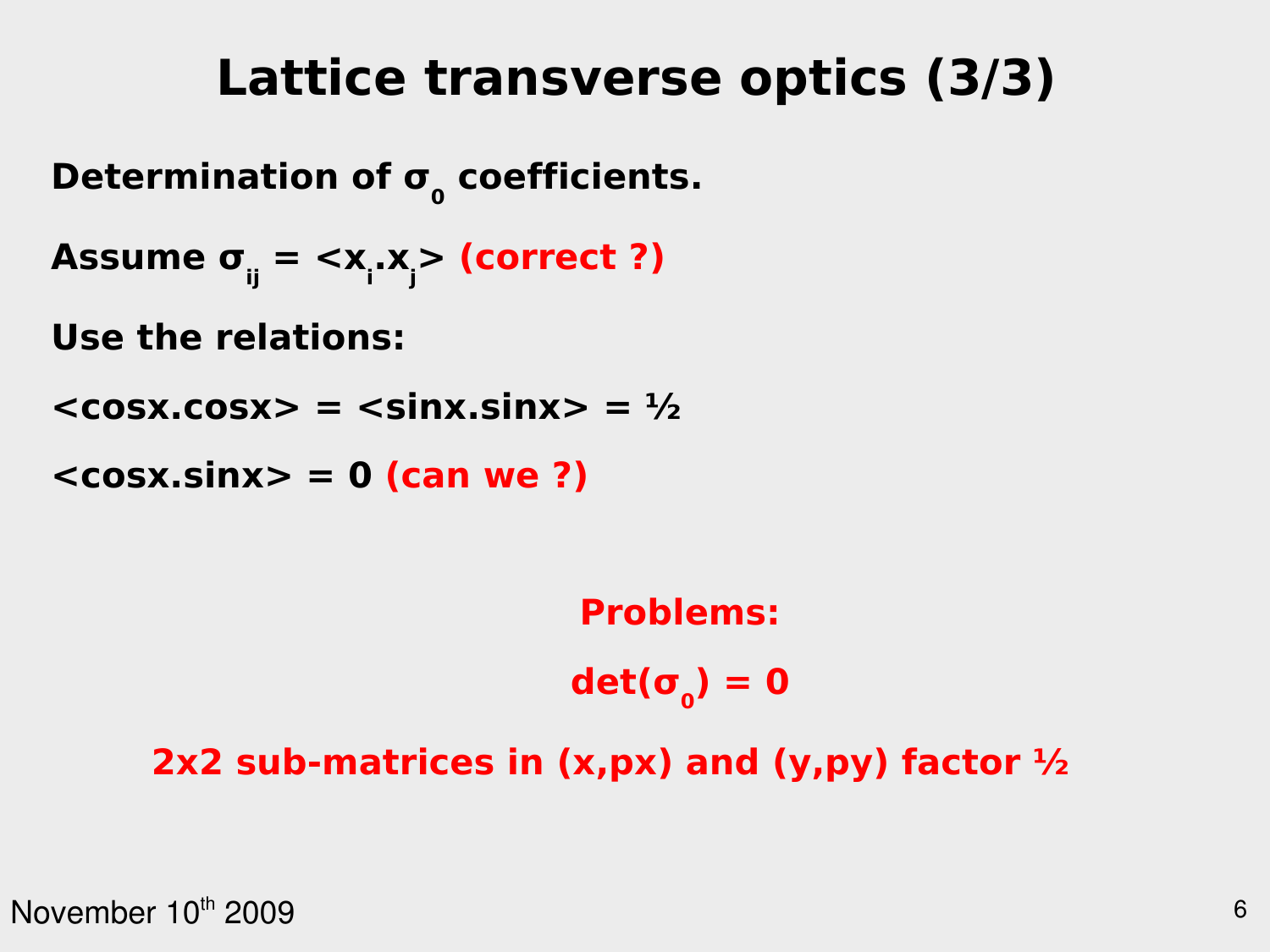### **Checking the algorithm (1/1)**

**No RF & no magnetic field: drift, no x-y coupling.**

In 2D R is indeed the map of a drift  $R_{11} = 0$ ,  $R_{12} = L$ ,  $R_{21} = 0$ ,  $R_{22} = 1$  in (x,px) or (y,py) planes.

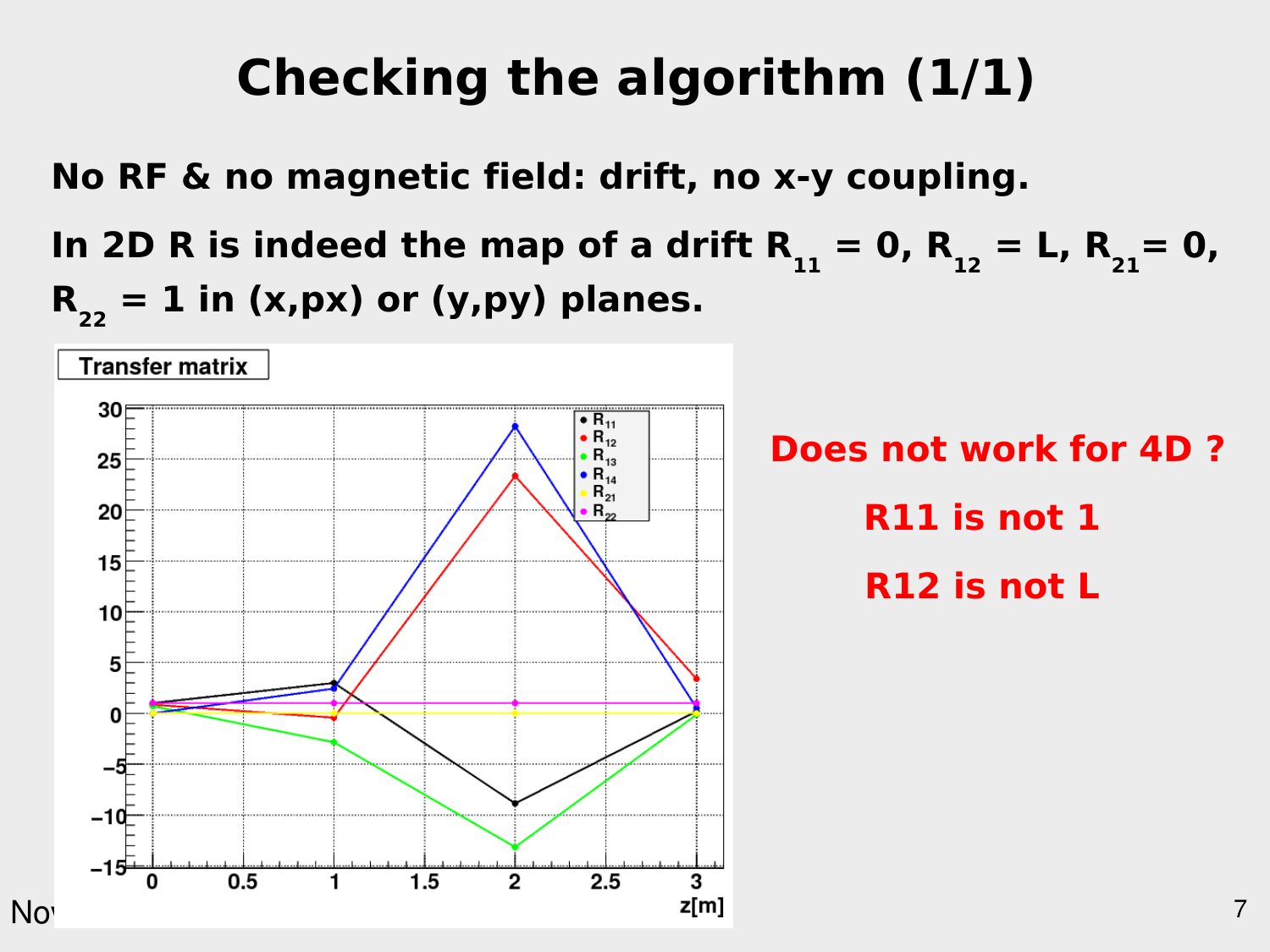#### **Momentum transformation (1/1)**

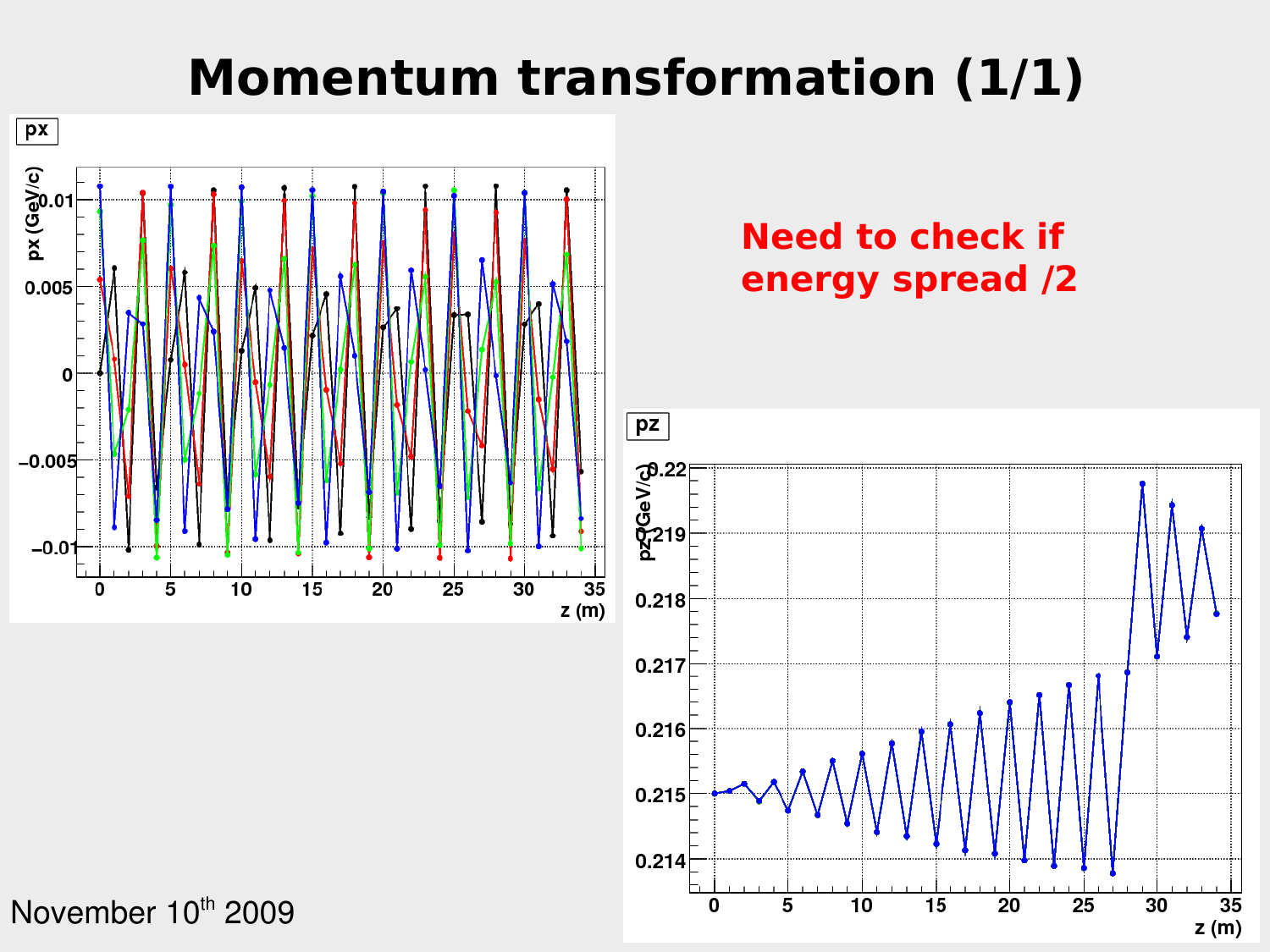# **Sigma matrix (1/2)**

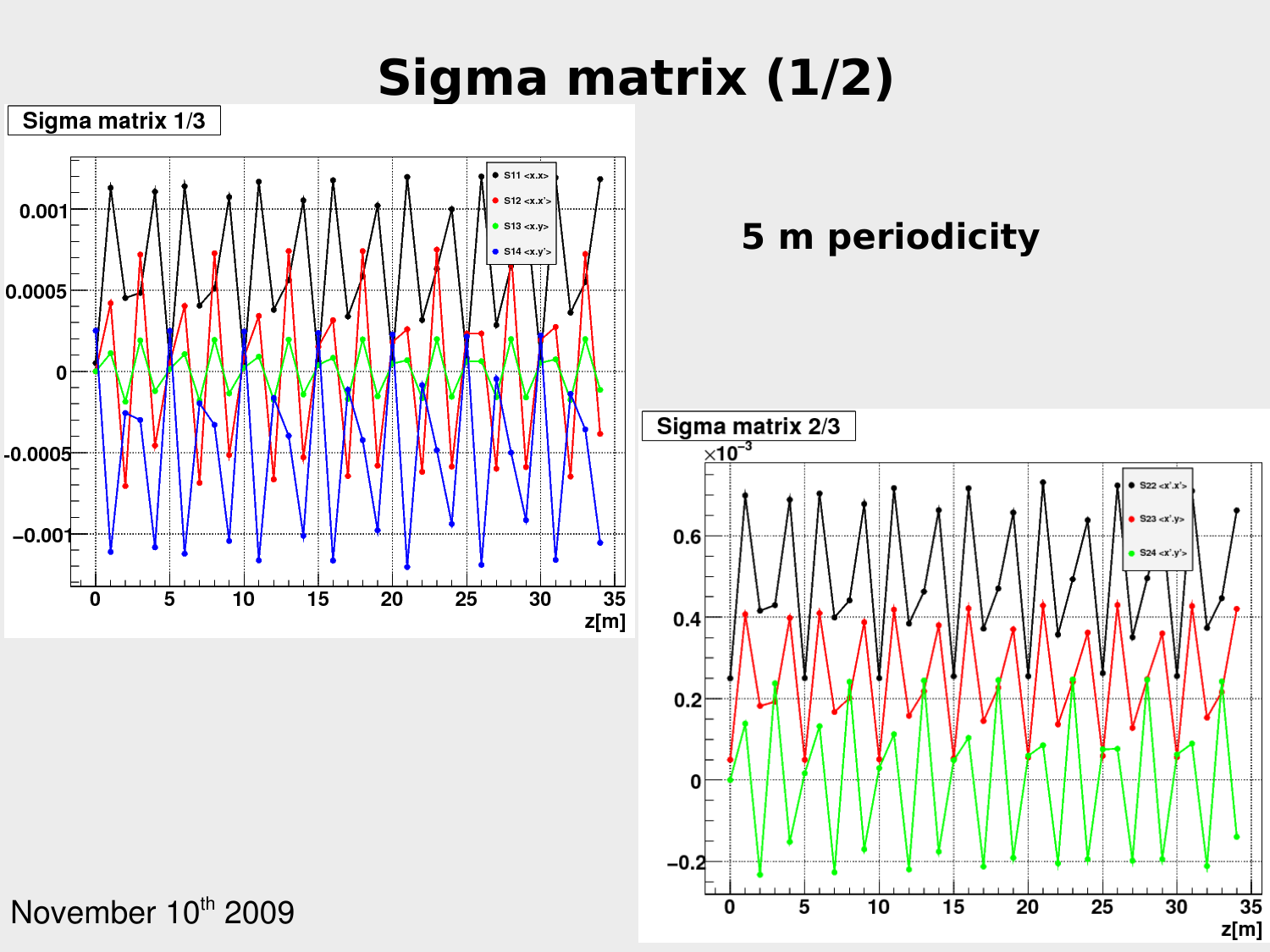# **Sigma matrix (2/2)**



November 10<sup>th</sup> 2009 10